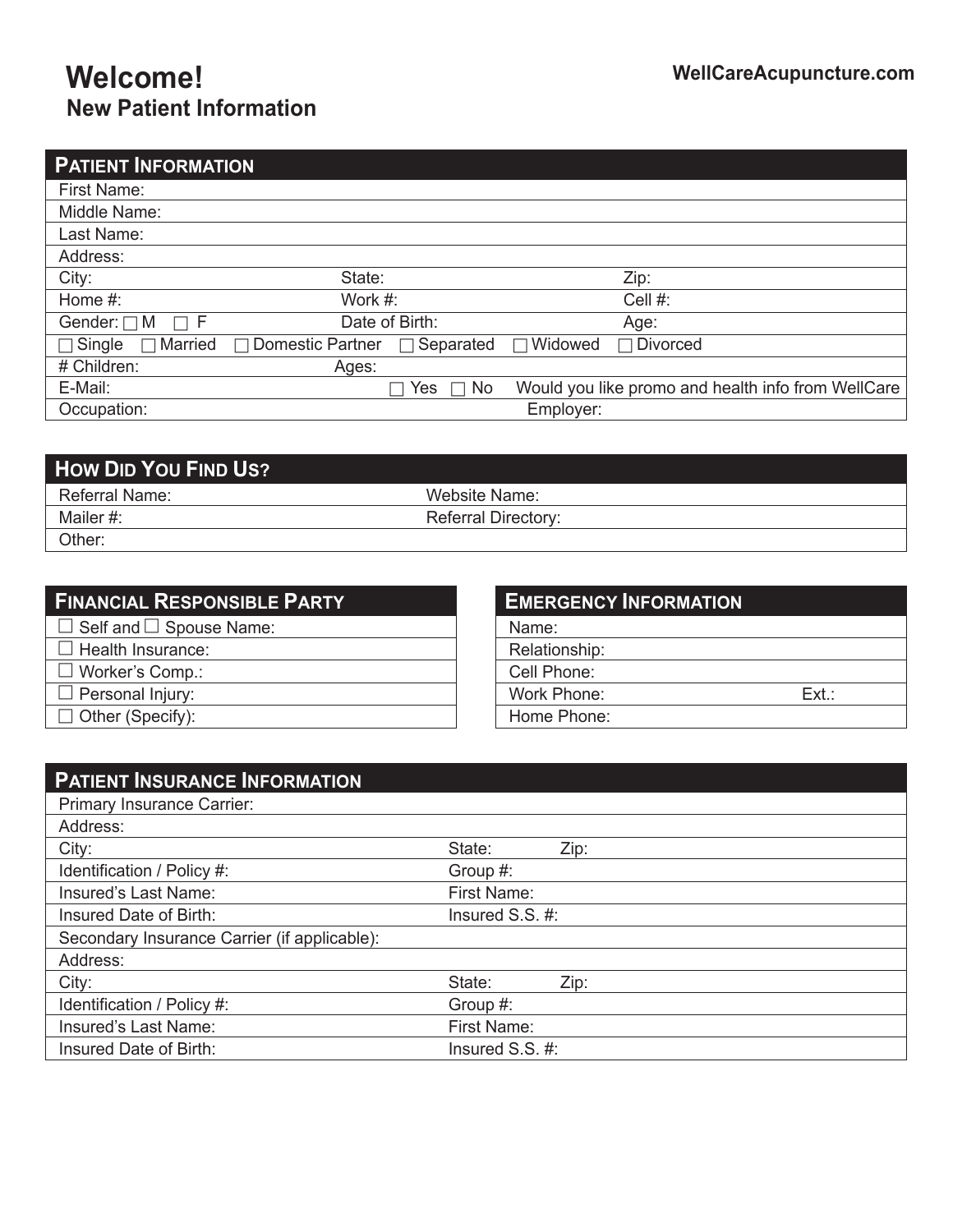### **PATIENT CONDITION**

What is your main health concern?

When did your symptoms recently appear?

| Is this condition: $□$ getting worse $□$ staying same $□$ come and go |  |  |
|-----------------------------------------------------------------------|--|--|
| $\mid$ Has this condition occur before? $\Box$ Yes $\Box$ No          |  |  |

If Yes, when was first onset?

How often do you have the symptoms?

times per  $\Box$  day  $\Box$  week  $\Box$  month

 $\Box$  Constantly  $\Box$  Frequently  $\Box$  Intermittently  $\Box$  Occasionally

Type of pain:  $\Box$  Sharp  $\Box$  Dull  $\Box$  Throbbing  $\Box$  Numbness  $\Box$  Aching

 $\Box$  Shooting  $\Box$  Burning  $\Box$  Tingling  $\Box$  Tightness  $\Box$  Stiffness  $\Box$  Swelling  $\Box$  Other:

What aggravates symptoms? What relieves symptoms?

Does weather affect it?  $\Box$  Yes  $\Box$  No

Does it interfere with your  $\Box$  Work  $\Box$  Sleep  $\Box$  Daily Routine  $\Box$  Recreation

 $\Box$  Other:

Activities or movements that are painful to perform:  $\Box$  Sitting  $\Box$  Standing

May we contact your doctor  $\Box$  Yes  $\Box$  No

 $\Box$  Walking  $\Box$  Bending  $\Box$  Lying Down  $\Box$  Other:

What treatment have you already tried for this condition?  $\Box$  None  $\Box$  MD / allopathic / Western medicine  $\Box$  Surgery  $\Box$  Medications  $\Box$  Chiropractic

 $\Box$  Injections  $\Box$  Physical Therapy  $\Box$  Naturopathic  $\Box$  Other:

Have you had acupuncture before?  $\Box$  Yes  $\Box$  No. If yes, why? Approximate date of last visit: Did it help?

What other health issues do you have? (List any diagnosis given):

Name and phone of other practitioners who have treated you for your condition:

1. Circle pain area Mark pain intensity level from 1 (least pain)

to 10 (severe pain)

Right L-Back - R R - Front - L Left  $\tilde{\circ}$ ⇔ Left R - Front - L Right

Spinal X-Ray: Chest X-Ray: Chest X-Ray: Dental X-Ray: MRI/CT-Scan:

**MEDICAL HISTORY**

*Check* ✔ *any of the following conditions you currently have or have had in the past:*

- 
- 
- 
- 
- 
- $\Box$  Rheumatoid  $\Box$  Osteo  $\Box$  Glaucoma  $\Box$  Miscarriage  $\Box$  Rheumatic Fever
- 
- $\Box$  Bleeding Disorders  $\Box$  Gout  $\Box$  Multiple Sclerosis  $\Box$  Stroke
- 
- 
- 
- 

**CONTAGIOUS HISTORY FAMILY HISTORY** 

Have you had or do you have a contagious illness that may require special procedures to protect our staff and others

- $\Box$  Hepatitis  $\Box$  Tuberculosis  $\Box$  Venereal Disease
- 
- 

- Allergies Chronic Fatigue Syndrome High Blood Pressure Pinched Nerve Tumors/Growths
- $\Box$  Anemia  $\Box$  Diabetes  $\Box$  High Cholesterol  $\Box$  Pleurisy  $\Box$  Typhoid Fever
- $\Box$  Aneurysm  $\Box$  Emphysema  $\Box$  Kidney Disease  $\Box$  Pneumonia  $\Box$  Ulcers
	-
	-
- $\Box$  Arthritis  $\Box$  Fibromyalgia  $\Box$  Migraine Headaches  $\Box$  Prosthesis  $\Box$  Other (specify)
	-
- $\Box$  Asthma  $\Box$  Goiter  $\Box$  Mononucleosis  $\Box$  Scarlet Fever
	-
	-
	-
- □ Chicken Pox □ Herpes Zoster ("shingles") □ Parkinson's Disease □ Tuberculosis
- $\Box$  Appendicitis  $\Box$  Epilepsy  $\Box$  Evaluations  $\Box$  Liver Disease  $\Box$  Polio  $\Box$  Vaginal Infections
- Arteriosclerosis Epstein Barr Virus Measles Prostate Problem Whooping Cough
	-
	-
	-
	-
- $\Box$  Bronchitis  $\Box$  Hepatitis  $\Box$  Osteoporosis  $\Box$  Thyroid Disorders
	-
	-

|                                            |                     | Have you had or do you have a contagious limess that may require special |          |        |         |  |  |  |
|--------------------------------------------|---------------------|--------------------------------------------------------------------------|----------|--------|---------|--|--|--|
| procedures to protect our staff and others | <b>Diabetes</b>     | Heart                                                                    | Kidnev   | Cancer | Thvroid |  |  |  |
| □ Hepatitis                                | <b>Tuberculosis</b> | <b>Venereal Disease</b>                                                  | Mother:  |        |         |  |  |  |
| I AIDS                                     | <b>Herpes</b>       | <b>MRSA</b>                                                              | Father:  |        |         |  |  |  |
| □ Other:                                   |                     |                                                                          | Siblina: |        |         |  |  |  |
|                                            |                     |                                                                          |          |        |         |  |  |  |

PATIENT NAME:  $D.O.B.:$ 

- 
- 
- 
- -
	-

- 
- 
- 
- $\Box$  Breast Lump  $\hphantom{a} \Box$  Heart Disease  $\hphantom{a} \Box$  Mumps  $\hphantom{a} \Box$  Seizures  $\hphantom{a}$   $\hphantom{a}$ Cancer` B C Pacemaker Tonsillitis \_\_\_\_\_\_\_\_\_\_\_\_\_\_\_\_\_\_\_\_\_\_\_\_

Date of Last Physical Exam: Blood Test: Urine Test: Spinal Exam: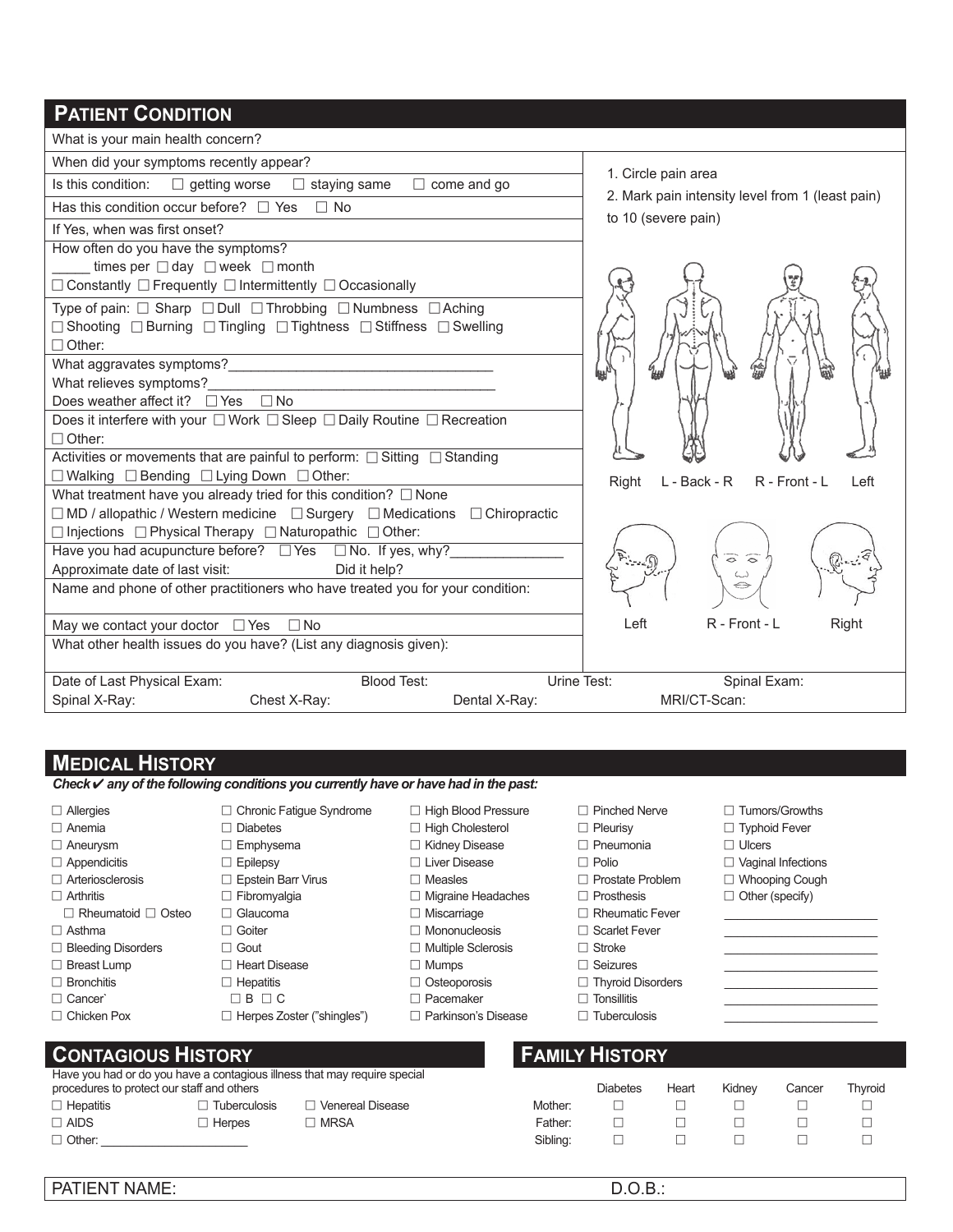| <b>SYMPTOMS</b>                                  |                                                                                        |                                                       |                                                |                                     |
|--------------------------------------------------|----------------------------------------------------------------------------------------|-------------------------------------------------------|------------------------------------------------|-------------------------------------|
|                                                  | Check <b>√</b> if YES to any of the following symptoms or conditions in past 6 months: |                                                       |                                                |                                     |
| <b>YOUR LIFESTYLE</b><br>$\Box$ Alcohol          | $\Box$ Marijuana                                                                       | $\Box$ Stress                                         | $\Box$ Regular Exercise                        |                                     |
| $\Box$ Tobacco                                   | $\Box$ Drugs                                                                           | $\Box$ Occupational Hazards:                          | Type: $\frac{1}{2}$                            | Frequency: Frequency:               |
| <b>GENERAL SYMPTOMS</b>                          |                                                                                        |                                                       |                                                |                                     |
| $\Box$ Poor Appetite                             | $\Box$ Poor Sleep                                                                      | $\Box$ Bodily Heaviness                               | $\Box$ Chills                                  | $\Box$ Bleed or Bruise easily       |
| $\Box$ Heavy Appetite                            | □ Heavy Sleep                                                                          | $\Box$ Cold Hands or Feet                             | □ Night Sweats                                 | $\Box$ Peculiar Taste (describe)    |
| □ Prefer Cold Drinks<br>$\Box$ Prefer Hot Drinks | $\Box$ Dream Disturbed Sleep<br>$\Box$ Fatique                                         | $\Box$ Poor Circulation<br>$\Box$ Shortness of Breath | $\Box$ Sweat Easily<br>$\Box$ Muscle Cramps    |                                     |
| $\Box$ Weight Gain or Loss                       | $\Box$ Lack of Strength                                                                | $\Box$ Fever                                          | $\Box$ Vertigo or Dizziness                    |                                     |
| <b>HEAD / EYES / EARS / NOSE / THROAT</b>        |                                                                                        |                                                       |                                                |                                     |
| $\Box$ Glasses                                   | $\Box$ Night Blindness                                                                 | $\Box$ Sores on Lips or Tongue                        | $\Box$ Sore Throat                             | $\Box$ Headaches                    |
| $\Box$ Eye Strain                                | $\Box$ Glaucoma                                                                        | $\Box$ Dry Mouth                                      | $\Box$ Lumps in Throat                         | $\Box$ Concussions                  |
| $\Box$ Eye Pain                                  | $\Box$ Cataracts                                                                       | □ Excessive Saliva                                    | $\Box$ Enlarged Thyroid                        | $\Box$ Other Head / Neck Problems   |
| $\Box$ Red Eyes                                  | $\Box$ Teeth Problems                                                                  | $\Box$ Sinus Problems                                 | $\Box$ Nose Bleeds                             |                                     |
| $\Box$ Itchy Eyes<br>$\Box$ Spots in Eyes        | $\Box$ Grinding Teeth<br>$\Box$ TMJ                                                    | □ Excessive Phlegm<br>$\Box$ Color of Phlegm          | $\Box$ Ringing in Ears<br>$\Box$ Poor Hearing  |                                     |
| $\Box$ Poor Vision                               | $\Box$ Facial Pain                                                                     |                                                       | $\Box$ Earaches                                |                                     |
| $\Box$ Blurry Vision                             | $\Box$ Gum Problems                                                                    |                                                       |                                                |                                     |
| <b>RESPIRATORY</b>                               |                                                                                        |                                                       |                                                |                                     |
| $\Box$ Tightness in Chest                        | $\Box$ Bronchitis                                                                      | $\Box$ Pneumonia                                      | $\Box$ Shortness of Breath                     | $\Box$ Asthma / Wheezing            |
| $\Box$ Cough                                     | Productive? _________                                                                  | Wet or Dry?                                           | □ Color of Phlegm                              |                                     |
| <b>CARDIOVASCULAR</b>                            |                                                                                        |                                                       |                                                |                                     |
| □ High Blood Pressure                            | $\Box$ Low Blood Pressure                                                              | $\Box$ Chest Pain                                     | $\Box$ Tachycardia                             | $\Box$ Palpitations                 |
| $\Box$ Blood Clots                               | $\Box$ Fainting                                                                        | $\Box$ Difficulty Breathing                           | $\Box$ Irregular Heartbeat                     |                                     |
| <b>GASTROINTESTINAL</b>                          |                                                                                        |                                                       |                                                |                                     |
| $\Box$ Nausea                                    | $\Box$ Diarrhea                                                                        | $\Box$ Intestinal Pain/Cramp                          |                                                |                                     |
| $\Box$ Vomiting<br>□ Acid Regurgitation          | $\Box$ Constipation<br>$\Box$ Laxative Use                                             | $\Box$ Itchy Anus<br>$\Box$ Burning Anus              | Frequency ______________                       | Texture/Form                        |
| $\Box$ Gas                                       | $\Box$ Black Stools                                                                    | $\Box$ Rectal Pain                                    |                                                |                                     |
| $\Box$ Hiccup                                    | □ Bloody Stools                                                                        | $\Box$ Hemorrhoid                                     | Color                                          | Odor <b>Container and Container</b> |
| $\Box$ Bloating                                  | $\Box$ Mucous in Stools                                                                | $\Box$ Anal Fissures                                  |                                                |                                     |
| $\Box$ Bad Breath                                |                                                                                        |                                                       |                                                |                                     |
| <b>MUSCULOSKELETAL</b>                           |                                                                                        |                                                       |                                                |                                     |
| $\Box$ Neck / Shoulder Pain                      | $\Box$ Upper Back Pain                                                                 | $\Box$ Joint Pain                                     | $\Box$ Limited Range of Motion                 | $\Box$ Other (describe)             |
| $\Box$ Muscle Pain                               | $\Box$ Lower Back Pain                                                                 | $\Box$ Rib Pain                                       | $\Box$ Limited Use                             |                                     |
| <b>SKIN / HAIR</b>                               |                                                                                        |                                                       |                                                |                                     |
| $\Box$ Rashes                                    | $\Box$ Eczema                                                                          | $\Box$ Dandruff                                       | $\Box$ Change in Hair                          | $\Box$ Other Hair / Skin Problems   |
| $\Box$ Hives                                     | $\Box$ Psoriasis                                                                       | $\Box$ Itching                                        | □ Fungal Infection<br>□ Change in Skin Texture |                                     |
| <b>NEUROPSYCHOLOGICAL</b>                        |                                                                                        |                                                       |                                                |                                     |
| $\Box$ Seizures                                  | $\Box$ Poor Memory                                                                     | $\Box$ Irritability                                   | $\Box$ Considered Suicide                      | $\Box$ Other (specify)              |
| $\Box$ Numbness                                  | $\Box$ Depression                                                                      | □ Easily Stressed                                     |                                                |                                     |
| $\Box$ Tics                                      | $\Box$ Anxiety                                                                         | $\Box$ Abuse Survivor                                 | $\Box$ Seeing Therapist                        |                                     |
| <b>GENITO-URINARY</b>                            |                                                                                        |                                                       |                                                |                                     |
| $\Box$ Pain on Urination                         | $\Box$ Blood in Urine                                                                  | □ Venereal Disease                                    | $\Box$ Increased Libido                        | $\Box$ Impotence                    |
| $\Box$ Frequent Urination                        | $\Box$ Unable to Hold Urine                                                            | $\Box$ Bedwetting                                     | $\Box$ Decreased Libido                        | Premature Ejaculation               |
| $\Box$ Urgent Urination                          | $\Box$ Incomplete Urination                                                            | $\Box$ Wake to Urinate                                | □ Kidney Stone                                 | $\Box$ Nocturnal Emission           |
| <b>GYNECOLOGY</b>                                |                                                                                        |                                                       |                                                |                                     |
| $\Box$ Pregnant                                  | $\Box$ Nursing                                                                         | $\Box$ Birth Control Pill                             | $\Box$ Breast Implant                          |                                     |
| $\Box$ Age Menses Began                          | $\Box$ Duration of Flow                                                                | $\Box$ Vaginal Discharge<br>(color)                   | $\Box$ Breast Lumps<br># Pregnancies_          | Date of Last PAP                    |
| □ Length of Cycle                                | $\Box$ Irregular Periods                                                               | □ Vaginal Sores                                       | # Births                                       |                                     |
|                                                  | $\Box$ Painful Periods                                                                 | □ Vaginal Odor                                        | <b>Premature Births</b>                        | Date Last Period Began              |
|                                                  | $\Box$ PMS                                                                             | $\Box$ Clots                                          | Age of Menopause                               |                                     |

PATIENT NAME: D.O.B.: